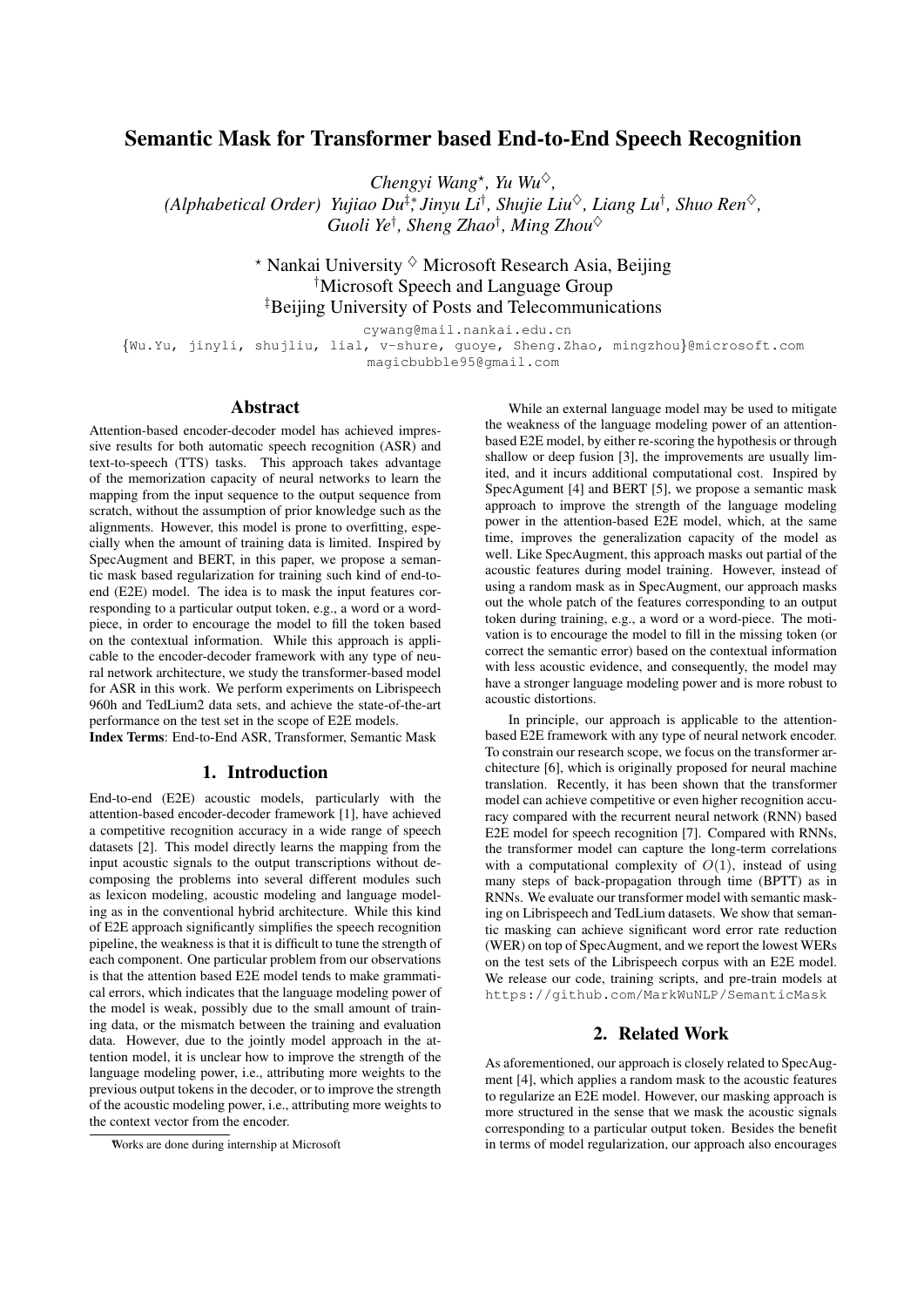

Output Output MaxPooling2D MaxPooling2D (window size  $2*2$ (window size  $2*2$  $stricted 2)$ stride 2)  $\overline{O}$  Relu  $\overline{C}$  Relu LayerNorm LayerNorm  $\overline{3}x$  $2x$  $Conv1D$  $Conv2D$ (512 kerr a) Encoder CNN Layer b) Decoder CNN Layer

Figure 2: *CNN layer architecture.*

Figure 1: *An example of semantic mask*

the model to reconstruct the missing token based on the contextual information, which improves the power of the implicit language model in the decoder. The masking approach operates as the output token level is also similar to the approach used in BERT [5], but with the key difference that our approaches works in the acoustic space.

In terms of the model structure, the transformer-based E2E model has been investigated for both attention-based framework [8, 7] as well as RNN-T based models [9, 10]. Our model structure generally follows [11], with a minor difference that we used a deeper CNN before the self-attention blocks. We used a joint CTC/Attention loss to train our model following [7].

## 3. Semantic Masking

### 3.1. Masking Strategy

Our masking approach requires the alignment information in order to perform the token-wise masking as shown in Figure 1. There are multiple speech recognition toolkits available to generate such alignments. In this work, we used the Montreal Forced Aligner<sup>1</sup> trained with the training data to perform forcedalignment between the acoustic signals and the transcriptions to obtain the word-level timing information. During model training, we randomly select a percentage of the tokens and mask the corresponding speech segments in each iteration. Following [5], in our work, we randomly sample 15% of the tokens and set the masked piece to the mean value of the whole utterance.

It should be noted that the semantic masking strategy is easy to combine with the previous SpecAugment masking strategy. Therefore, we adopt a time warp, frequency masking and time masking strategy in our masking strategy.

#### 3.2. Why Semantic Mask Works?

Spectrum augmentation [4] is similar to our method, since both propose to mask spectrum for E2E model training. However, the intuitions behind these two methods are different. SpecAugment randomly masks spectrum in order to add noise to the source input, making the E2E ASR problem harder and prevents the over-fitting problem in a large E2E model.

In contrast, our model aims to force the decoder to learn a better language model. Suppose that if a few words' speech features are masked, the E2E model has to predict the token based on other signals, such as tokens that have generated or other unmasked speech features. In this way, we might alleviate the over-fitting issue that generating words only considering its corresponding speech features while ignoring other useful features. We believe our model is more effective when the input is noisy, because a model may generate correct tokens without considering previous generated tokens in a noise-free setting but it has to consider other signals when inputs are noisy, which is confirmed in our experiment.

Moreover, our method slightly reduces the hyper-parameter tuning workload of SpecAugment and is more robust when the variance of input audio length is large. 1) Time mask multiplicity and size of each mask are two hyper-parameters, which is required to be tuned based on different averaged utterance lengths and speaker speaking speeds. We believe that the hyperparameter in our method, word masking ratio, is more stable with thre pre-computation alignment information. 2) A fixed masking strategy may be too large for short utterances, and too small for long utterances. Our method masks a utterance based on its total word count, addressing the length variance problem in traditional SpecAugment. Concurrently, [12] proposes an adaptive SpecAug method to handle input audio with large length variance.

## 4. Model

Following [11], we add convolution layers before Transformer blocks and discard the widely used positional encoding component. According to our preliminary experiments, the convolution layers slightly improve the performance of the E2E model. In the following, we will describe the CNN layers and Transformer block respectively.

#### 4.1. CNN Layer

We represent input signals as a sequence of log-Mel filter bank features, denoted as  $X = (x_0 \dots, x_n)$ , where  $x_i$  is a 83-dim vector. Since the length of spectrum is much longer than text, we use VGG-like convolution block [13] with layer normalization and max-pooling function. The specific architecture is shown in Figure 2 . We hope the convolution block is able to learn local relationships within a small context and relative positional information. According to our experiments, the specific architecture outperforms Convolutional 2D subsampling

<sup>1</sup>https://github.com/MontrealCorpusTools/ Montreal-Forced-Aligner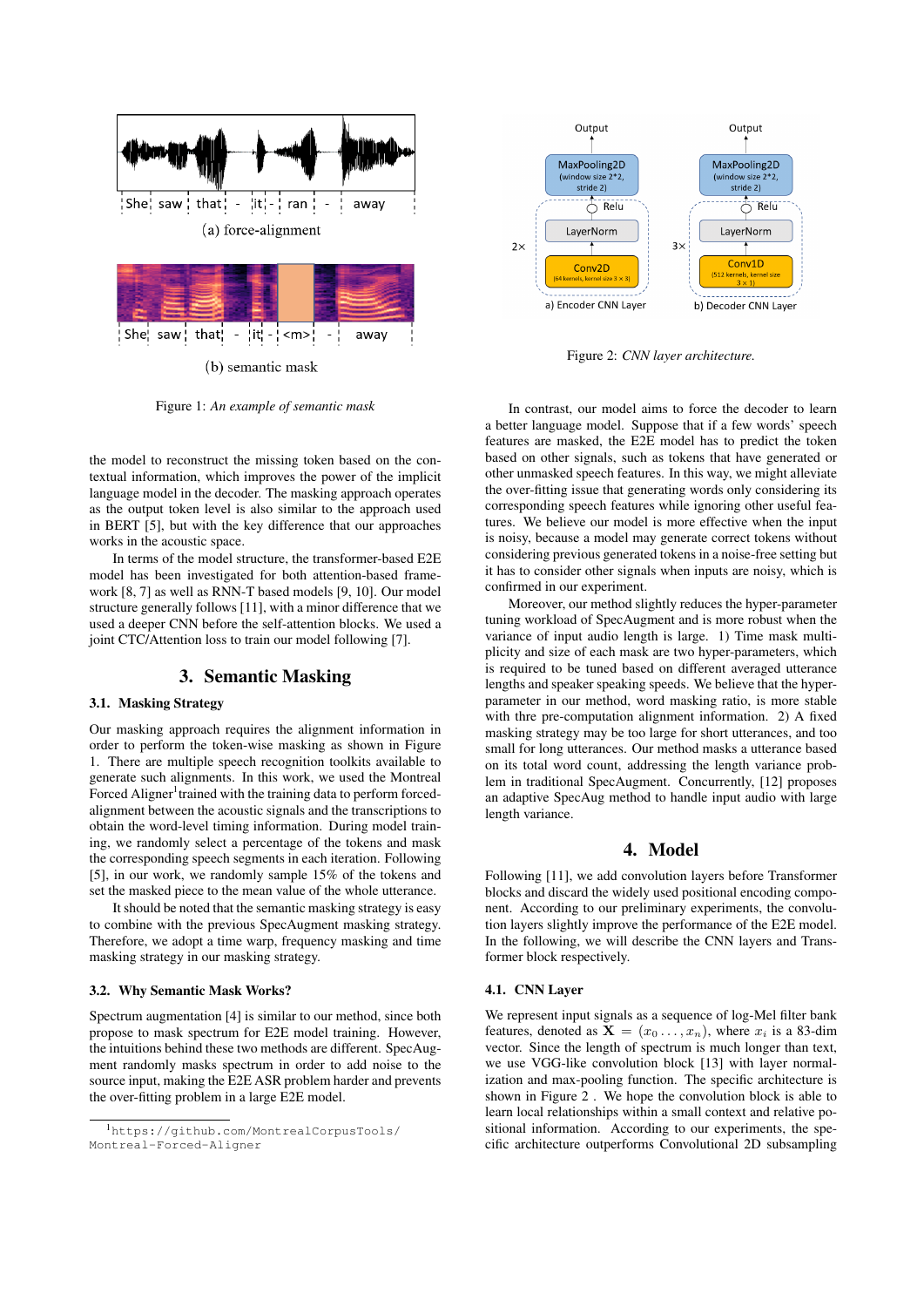method [7]. We also use 1D-CNN in the decoder to extract local features replacing the position embedding  $2$ .

#### 4.2. Transformer Block

Our Transformer architecture is implemented as [7], depicting in Figure 3. The transformer module consumes the outputs of CNN and extracts features with a self-attention mechanism. Suppose that  $Q$ ,  $K$  and  $V$  are inputs of a transformer block, its outputs are calculated by the following equation

SelfAttention(
$$
\mathbf{Q}, \mathbf{K}, \mathbf{V}
$$
) = softmax( $\frac{\mathbf{Q}\mathbf{K}}{\sqrt{d_k}}$ ) $\mathbf{V}$ , (1)

where  $d_k$  is the dimension of the feature vector. To enable dealing with multiple attentions, multi-head attention is proposed, which is formulated as

$$
\text{Multihead}(\mathbf{Q}, \mathbf{K}, \mathbf{V}) = [\mathbf{H}_1 \dots \mathbf{H}_{d_{head}}] \mathbf{W}^{head} \tag{2}
$$
\n
$$
\text{where } \mathbf{H}_i = \text{SelfAttention}(\mathbf{Q}_i, \mathbf{K}_i, \mathbf{V}_i)
$$

where  $d_{head}$  is the number of attention heads. Moreover, residual connection [14], feed-forward layer and layer normalization [15] are indispensable parts in Transformer, and their combinations are shown in Figure 3.

### 4.3. ASR Training and Decoding

Following previous work [7], we employ a multi-task learning strategy to train the E2E model. Formally speaking, both the E2E model decoder and the CTC module predict the frame-wise distribution of  $Y$  given corresponding source  $X$ , denoted as  $P_{s2s}(\mathbf{Y}|\mathbf{X})$  and  $P_{ctc}(\mathbf{Y}|\mathbf{X})$ . We weighted averaged two negative log likelihoods to train our model

$$
\mathcal{L} = -\alpha \log P_{s2s}(\mathbf{Y}|\mathbf{X}) - (1 - \alpha) \log P_{ctc}(\mathbf{Y}|\mathbf{X}).
$$
 (3)

where  $\alpha$  is set to 0.7 in our experiment.

We combine scores of E2E model  $P_{s2s}$ , CTC score  $P_{ctc}$ and a RNN based language model  $P_{rnn}$  in the decoding process, which is formulated as

$$
P(y_i|\mathbf{X}, y_{< i}) = P_{ctc}(y_i|\mathbf{X}, y_{< i}) + \beta_1 P_{s2s}(y_i|\mathbf{X}, y_{< i}) \quad (4) + \beta_2 P_{rnn}(y_i|\mathbf{X}, y_{< i}),
$$

where  $\beta_1$  and  $\beta_2$  are tuned on the development set.

We rescore our beam outputs based on another right-toleft language model  $P_{r2l}(\mathbf{Y})$  and the sentence length penalty Wordcount $(Y)$ . The right-to-left language model is formulated as

$$
P_{r2l}(\mathbf{Y}) = \prod_{i=n}^{1} P(y_i | y_n ... y_{i+1}).
$$
 (5)

It is a common practice to rerank outputs of a left-to-right s2s model with a right-to-left language model in the NLP community [16], since the right-to-left model is more sensitive to the errors existing in the right part of a sentence. We find its performance is better than a left-to-right Transformer language model consisting of more parameters.

$$
Score(\mathbf{Y}) = \log P_{s2s}(\mathbf{Y}|\mathbf{X}) + \gamma_1 \text{Wordcount}(\mathbf{Y}) \quad (6)
$$

$$
+ \gamma_2 \log P_{r2l}(\mathbf{Y}).
$$

where  $P_{trans\_lm}$  denotes the sentence generative probability given by a Transformer language model.



Figure 3: *E2E ASR model architecture.*

# 5. EXPERIMENT

In this section, we describe our experiments on LibriSpeech [2] and TedLium2 [17]. We compare our results with state-of-theart hybrid and E2E systems. We implemented our approach based on ESPnet [7], and the specific settings on two datasets are the same with [7], except the decoding setting. We use the beam size 20,  $\beta_1 = 0.5$ , and  $\beta_2 = 0.7$  in our experiment.

#### 5.1. Librispeech 960h

We represent input signals as a sequence of 80-dim log-Mel filter bank with 3-dim pitch features [22]. SentencePiece is employed as the tokenizer, and the vocabulary size is 5000. The hyper-parameters in Transformer and SpecAugment follow [7] for a fair comparison. We use Adam algorithm to update the model, and the warmup step is 25000. The learning rate decreases proportionally to the inverse square root of the step number after the 25000-th step. We train our model 100 epochs on 4 P40 GPUs, which approximately costs 5 days to coverage. We also apply speed perturbation by changing the audio speed to 0.9, 1.0 and 1.1. Following [7], we average the last 5 checkpoints as the final model. Unlike [18] and [20], we use the same checkpoint for test-clean and test-other dataset.

The RNN language model uses the released LSTM language model provided by ESPnet<sup>3</sup>. The architecture of right-toleft language model is the same with the RNN model provided by ESPnet, but it models a sentence from a different direction.

 $2$ Experiment results show the Encoder CNN is more powerful than the decoder CNN.

<sup>3</sup>https://github.com/espnet/espnet/tree/ master/egs/librispeech/asr1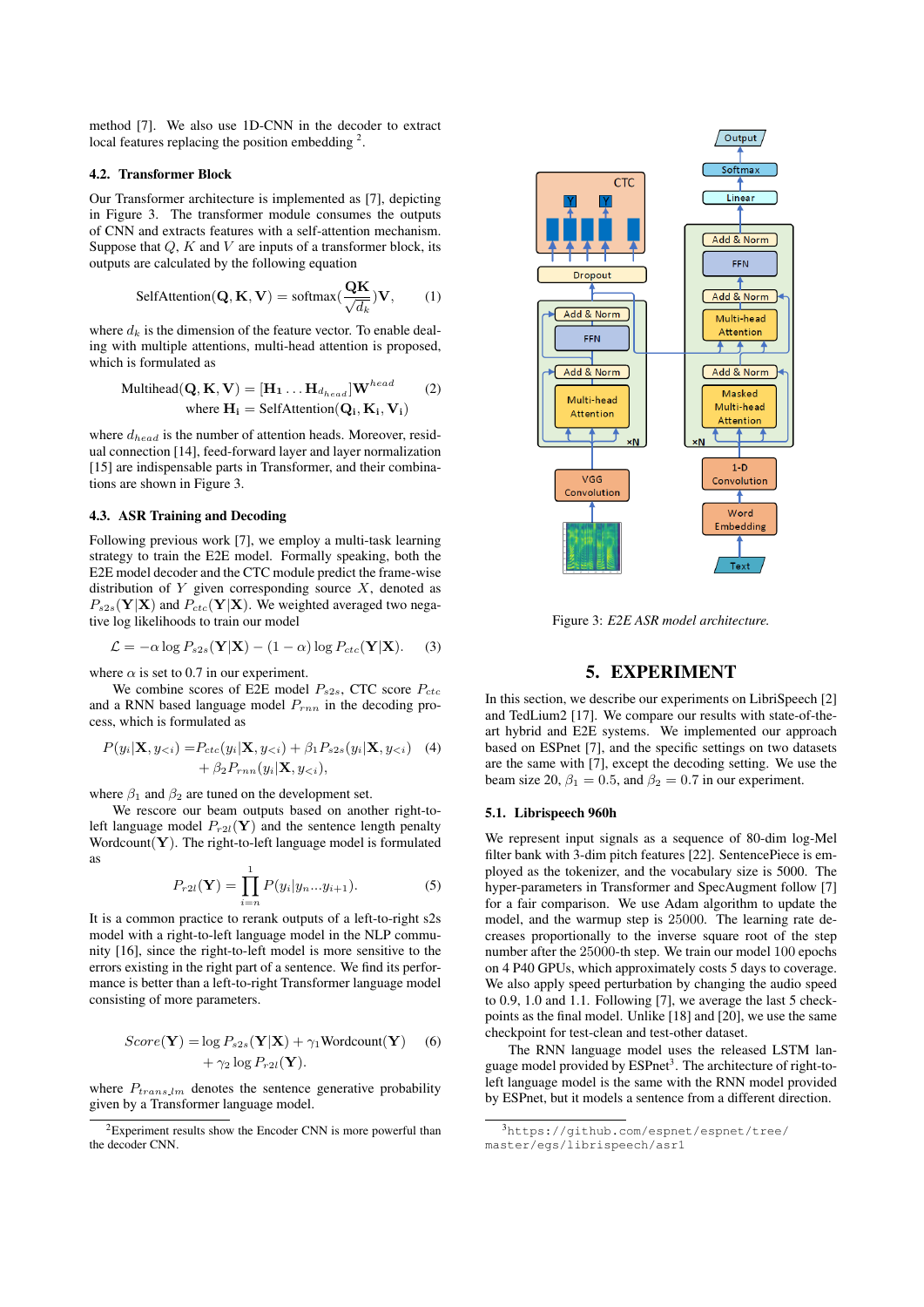Table 1: *Comparison of the Librispeech ASR benchmark*

|                                  | Dev   |       | Test  |       |
|----------------------------------|-------|-------|-------|-------|
|                                  | clean | other | clean | other |
| E2E Model                        |       |       |       |       |
| <b>RWTH (E2E) [18]</b>           | 2.9   | 8.4   | 2.8   | 9.3   |
| LAS $[4]$                        |       |       | 3.2   | 9.8   |
| LAS+SpecAugment [4]              |       |       | 2.5   | 5.8   |
| <b>ESPNET</b> Transformer [7]    | 2.2   | 5.6   | 2.6   | 5.7   |
| Wav2letter Transformers [19]     | 2.56  | 6.65  | 3.05  | 7.01  |
| $+ LM$ Fusion [19]               | 2.11  | 5.25  | 2.30  | 5.64  |
| $+$ Rescore [19]                 | 2.17  | 4.67  | 2.31  | 5.18  |
| <b>Baseline Transformer</b>      | 3.51  | 9.10  | 3.69  | 8.95  |
| $+LM$ Fusion                     | 2.40  | 6.02  | 2.66  | 6.15  |
| Base Model with SpecAugment      | 3.33  | 9.05  | 3.57  | 9.00  |
| $+$ LM Fusion                    | 2.20  | 5.73  | 2.39  | 5.94  |
| Base Model with Semantic Mask    | 2.93  | 7.75  | 3.04  | 7.43  |
| $+$ LM Fusion                    | 2.09  | 5.31  | 2.32  | 5.55  |
| + Speed Perturb                  | 2.07  | 5.06  | 2.31  | 5.21  |
| + Rescore                        | 2.05  | 5.01  | 2.24  | 5.12  |
| Large Model with Semantic Mask   | 2.64  | 6.90  | 2.74  | 6.65  |
| + LM Fusion & Speed Perturb      | 2.02  | 4.91  | 2.19  | 5.19  |
| + Rescore                        | 1.98  | 4.78  | 2.08  | 4.95  |
| Hybrid Model                     |       |       |       |       |
| <b>RWTH (HMM) [18]</b>           | 1.9   | 4.5   | 2.3   | 5.0   |
| Wang et al. [20]                 |       |       | 2.60  | 5.59  |
| + Rescore                        |       |       | 2.26  | 4.85  |
| Multi-stream self-attention [21] | 1.8   | 5.8   | 2.2   | 5.7   |

We evaluate our model in different settings. The baseline Transformer represents the model with position embedding. The comparison between baseline Transformer and our architecture (Model with SpecAugment) indicates the improvements attributed to the architecture. The model with semantic mask was train with the semantic mask on top of SpecAugment, which outperforms model with SpecAugment with a large margin in a no external language model fusion setting, demonstrating that our masking strategy helps the E2E model to learn a better language model. The gap becomes smaller when equipped with a language model fusion component, which further confirms our motivation in Section 1. We also try other mask ratio from 5% to 25% and the model performs best when mask ratio is 15%. However, the difference is slight. Speed Perturbation does not help model performance on the clean dataset, but it is effective on the test-other dataset. Rescore is beneficial to both test-clean and test-other datasets.

As far as we know, our model is the best E2E ASR system on the Librispeech testset, which achieves a comparable result with wav2letter Transformer on test-clean dataset and a better result on test-other dataset, even though our model (75M parameters) is much smaller than the wav2letter Transformer (210M parameters). The reason might be that our semantic masking is more suitable on a noisy setting, because the input features are not reliable and the model has to predict the next token relying on previous ones and the whole context of the input. Our model is built upon the code base of ESPnet, and achieves relative 10% gains due to the better architecture and masking strategy. Comparing with hybrid methods, our model obtains a similar performance on the test-clean set, but is still worse than the best hybrid model on the test-other dataset.

We also analyze the performance of different masking strategies, showing in Table 2, where all models are in model based setting and shallow fused with the RNN language model. According to the comparison between the second line and the third line, we find that the word masking is slightly better than the time masking if other SpecAugment operations are absent.

Table 2: *Ablation test of different masking methods. The fourth line is a default setting of SpecAugment. The fifth line uses word mask to replace random time mask, and the last line combines both methods on the time axis.*

|      |      |      |      | Dev   |       | Test  |       |
|------|------|------|------|-------|-------|-------|-------|
| Time | Time | Freq | Word | clean | other | clean | other |
| wrap | mask | mask | mask |       |       |       |       |
| Х    | Х    | x    | х    | 3.30  | 9.97  | 3.62  | 10.20 |
|      |      |      | х    | 2.37  | 6.94  | 2.63  | 7.02  |
| Х    | Х    |      |      | 2.38  | 6.54  | 2.52  | 6.91  |
|      |      |      | х    | 2.20  | 5.73  | 2.39  | 5.94  |
|      | х    |      |      | 2.18  | 5.45  | 2.36  | 5.65  |
|      |      |      |      | 2.09  | 5.31  | 2.32  | 5.55  |

When it combined with other SpecAugment methods, the word masking is still better than the time masking, indicating the superior of the semantic masking strategy.

Table 3: *Experiment results on TEDLIUM2.*

|                                 | <b>Test</b> |
|---------------------------------|-------------|
| Kaldi (Chain + TDNN + Large LM) | 9.0         |
| <b>ESPnet RNN</b>               | 11.0        |
| <b>ESPnet Transformer</b>       | 10.4        |
| $+SpecAugment$                  | 8.9         |
| $+$ LM Fusion                   | 8.1         |
| +Semantic Mask                  | 8.5         |
| $+LM$ Fusion                    | 7.7         |

#### 5.2. TedLium2

To verify the generalization of the semantic mask, we further conduct experiments on TedLium2 [23] dataset, which is extracted from TED talks. The corpus consists of 207 hours of speech data accompanying 90k transcripts. For a fair comparison, we use the same data-preprocessing method, Transformer architecture and hyperparameter settings as in [7]. Our acoustic features are 80-dim log-Mel filter bank and 3-dim pitch features, which is normalized by the mean and the standard deviation for training set. The utterances with more than 3000 frames or more than 400 characters are discarded. The vocabulary size is set to 1000.

The experiment results are listed in Table 3, showing a similar trend as the results in Librispeech dataset. Semantic mask is complementary to specagumentation, which enables better S2S language modeling training in an E2E model, resulting in a relative 4.5% gain. The experiment proves the effectiveness of semantic mask on a different and smaller dataset.

# 6. Conclusion

This paper presents a semantic mask method for E2E speech recognition, which is able to train a model to better consider the whole audio context for the disambiguation. Moreover, we elaborate a new architecture for E2E model, achieving state-ofthe-art performance on the Librispeech test set in the scope of E2E models. In the future, we will explore semantic mask in more detail, including mask policy and the masking position, and we plan to apply the method on larger datasets.